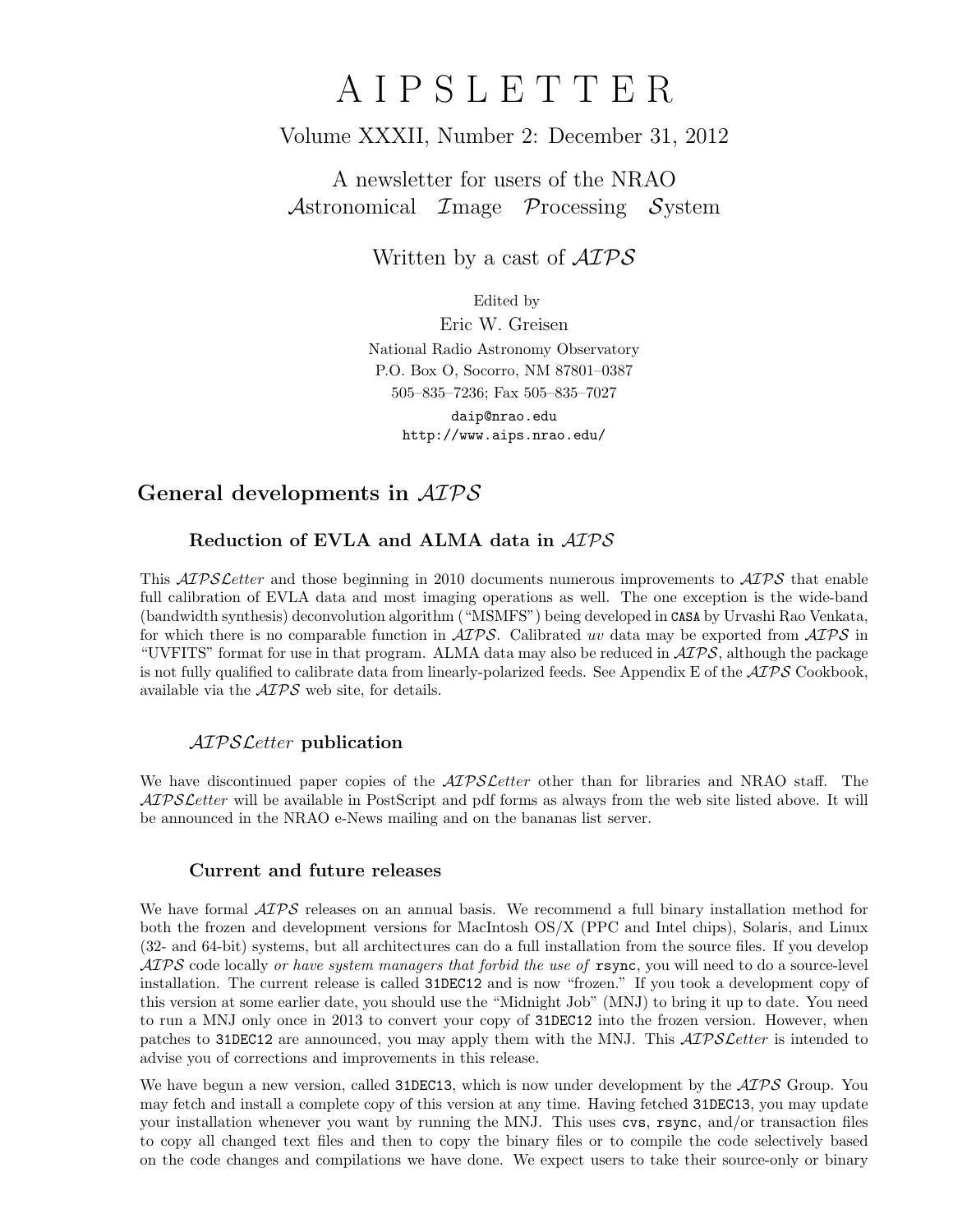version of 31DEC13 ATPS over the Internet (via anonymous ftp). Both versions require you to copy the installation procedure install.pl via ftp; the source-only version also requires you to ftp the 115-Mbyte 31DEC13.tar.gz compressed tar file. Linux sites will almost certainly have cvs installed; other sites may have installed it along with other GNU tools. Secondary MNJs will still be possible using ssh or rcp or NFS as with previous releases. We have found that cvs works very well, although it has one quirk. If a site modifies a file locally but in an  $\mathcal{AIPS}$ -standard directory, cvs will detect the modification and attempt to reconcile the local version with the NRAO-supplied version. This usually produces a file that will not compile or run as intended. Use a new name for the task or put a copy of the task and its help file in a private disk area instead.

 $ATPS$  is now copyright  $\odot$  1995 through 2012 by Associated Universities, Inc., NRAO's parent corporation, but may be made freely available under the terms of the Free Software Foundation's General Public License (GPL). This means that User Agreements are no longer required, that AIPS may be obtained via anonymous ftp without contacting NRAO, and that the software may be redistributed (and/or modified), under certain conditions. The full text of the GPL can be found in the 15JUL95  $\mathcal{AIPS}\mathcal{L}etter$  and is included with every distribution in file \$AIPS ROOT/release-name/COPYING.

#### Installing a new version

If compiling locally, new releases must be installed from the tar ball for that release. If using the binary installation, a full new installation must also be done with rsync. The cvs system requires this. When installing a new AIPS release in a system that already has a previous release, we recommend that install.pl be used and that the previous release be left in place, at least until the new installation has been verified. If you do this, then you will not have to re-edit the disk, printer, and tape lists and can simply skip all those pages in the install.pl menus. The old \$HOME/.AIPSRC file may be left in place, but it will need to be edited. The lines giving the DOWNLOADED and UNPACKED parameters should be cleared and the CCOMOPT line should be changed to point to the current release rather than the previous one. If you have made a special version of do-daily.*host*, you should preserve it under a new name and restore it after the install. If you have an odd set of  $\mathcal{AIPS}$  versions, the \$AIPS ROOT/AIPSPATH. \*SH files may need to be edited after the install to set the desired versions.

31DEC09 contains a change in the format of antenna files. Previous releases will not understand the antenna coordinates for arrays that were traditionally left-handed (VLBI primarily). The format change occurs automatically when any 31DEC09 or later antenna-file specific code reads the file, after which older releases will have difficulties. Note that the only version which we patch for major errors is 31DEC12; even 31DEC11 is no longer changed.

## Preview of coming attractions

The 31DEC13 release already contains a few changes that we decided were a bit risky or not needed in 31DEC12. SNPLT was changed to allow the plotting of multiple parameters from the same extension table (such as Psum, Pdif, and Psys from the SY table). SETJY was changed to avoid setting CALCODE and the velocity parameters on OPTYPEs intended for other purposes. It will soon have a complete set of spectral parameters as a function of epoch for the primary calibration sources. RFLAG offers the option of finding and then using separate amplitude scaling factors for each IF, baseline, and source. This will help when the RFI is so bad that the recommended pre-calibration is not feasible. TVFLG and SPFLG were changed to display the status line in the same graphics plane as the axis labeling (to enable later displays) and to offer the option of plotting the data as far to the right as possible, reducing overlap with the menu.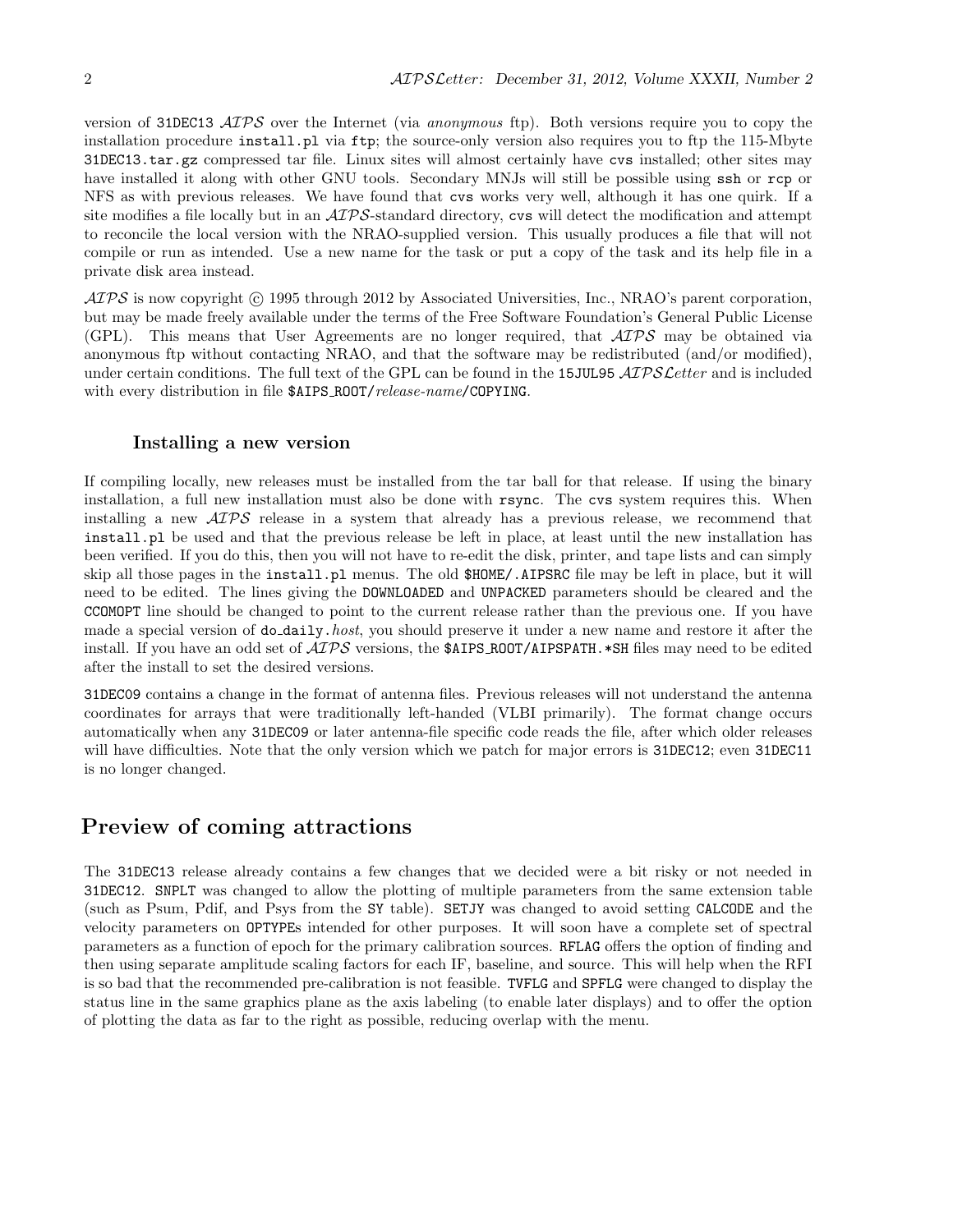## Improvements of interest to users in 31DEC12

We expect to continue publishing the  $ATPSLetter$  every six months along with the annual releases. There are a few new tasks released in the last six months. New tasks in the last six months include BSCAN to find the "best" scan on a calibration source to use for fringe finding and the like, GCPLT to plot gain versus elevation from the input text files used by INDXR, CC2IM to make images from Clean Component files, MODIM to construct model image cubes including polarization, spectral index, and rotation measure, QUXTR to extract text files from Q/U cubes for input to TARS (Faraday rotation measure synthesis test task), and TARPL to plot the output of TARS. New verbs include CHARMULT to intruct the TV display (XAS) to use larger character sizes, CODECIMAL to switch coordinates between decimal and sexagesimal forms, GETVERS and QGETVERS to return the maximum version number of a specified extension file type, and M2CAT, M3CAT, M4CAT, MOCAT, U2CAT, U3CAT, U4CAT, and U0CAT to do quick catalog listings of images or  $uv$  files for IN2DISK, IN3DISK, IN4DISK, and OUTDISK, respectively.

In the first six months of 31DEC12 the new tasks were MORIF to break up a data set into a greater number of spectral windows, SNREF to determine which reference antenna would minimize the right minus left phase difference, PRTSY to print statistics of the values in SysPower (SY) tables from the EVLA, FIXAN to correct errors or change the array center in antenna tables, SPCOR to correct an image cube for spectral index and/or primary beam, FIXRL to fix data for mislabeled polarizations in some antennas, and TARS to check the Faraday Rotation Synthesis algorithm (task FARS) with simple user input data. New verbs include NAMEGET to fill in the file naming adverbs completely to aid in writing procedures and IM2HEAD, IM3HEAD, IM4HEAD, IMOHEAD, Q2HEADER, Q3HEADER, Q4HEADER, and QOHEADER to display headers selected by the second, third, and fourth input and the output name adverbs, respectively. New RUN files include OOCAL to enable full self-calibration with the spectral-index and other options of the OOSUB task and LINIMAGE to build a FLATNed spectral cube while separating spectral windows to improve performance in the IMAGR portion.

Normally, bugs which are created in an  $\mathcal{AIPS}$  TST version and then fixed in that same version before its release get little or no discussion in the  $\mathcal{AIPS}\mathcal{L}etter$ . Since a rather large number of sites now install the TST version of  $\mathcal{AIPS}$  during its development, this is somewhat of an oversight. We urge you to run the "Midnight Job" at least once after 31DEC12 is frozen to bring it up to date and to fix all bugs of this sort. We urge active sites to use the MNJ and, when something odd occurs, to examine CHANGE.DOC using the cgi tool available from the  $AIPS$  web page under documentation. Please do not hesitate to e-mail daip@nrao.edu with any questions or suspicions that there are problems.

## UV data

- FRING was given the DOAPPLY adverb to control whether single-source data sets would be copied, correcting for the calibration parameters found. The writing of the output files now includes automatic generation of an NX table. An option to break the input IFs into N groups (of equal size) was added, replacing the limit that  $N = 1, 2,$  or 4. Handling of the case  $N = 1$  with multi-band delays was corrected. Adverbs BIF and EIF were added but only for the case  $N > 0$  and  $N \neq N_{\text{if}}$ .
- LISTR was given the option in DPARM(10) to control the data scaling in LIST, GAIN, and MATX modes.
- Flag application is now limited to no more than 60000 flags applying to a single time in most tasks and 600000 in UVCOP and TYAPL.
- **TYAPL** was given the option to apply the post-detection gain from the SY table rather than the gains determined from  $P_{\text{dif}}$ . EVLA 3-bit data benefit from this, while the  $P_{\text{dif}}$  values are found to have non-linear scaling issues.
- **UVCOP** copies tables for a time range beginning a little before that used for the uv data and ending a little after so that enough table values will be available for any interpolation. User control over the size of "little" was added. The copying of PD tables (spectral polarization calibration) was corrected.
- RFLAG was changed to handle FG table versions more carefully to achieve the apparent user-requested pattern. Since this task uses the flag table to read the data multiple times, but also can write it at the same time, great care is required.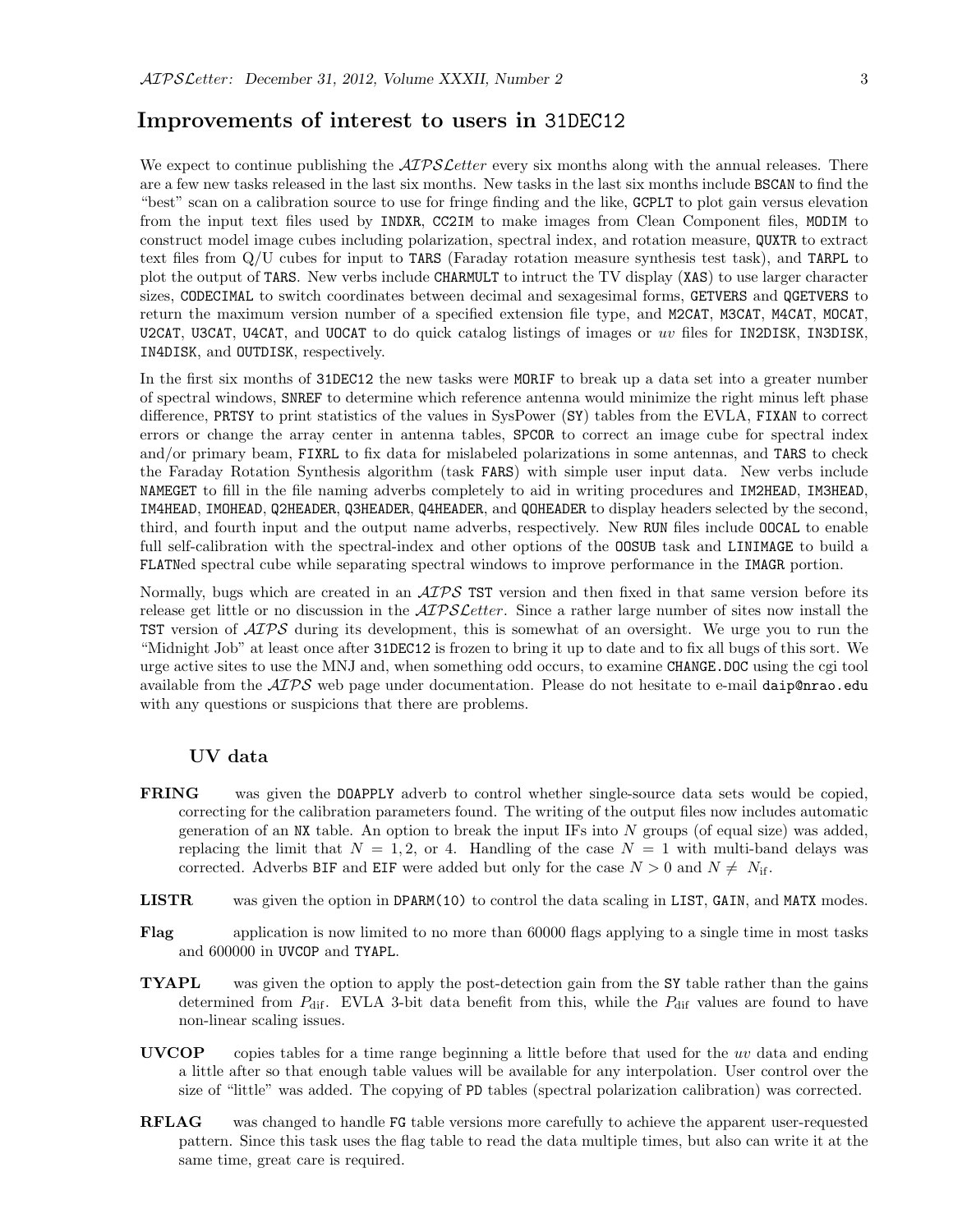- CLCOR was changed to re-compute the apparent coordinates before using them in source and antenna position corrections. FITLD was changed to re-compute the apparent coordinates in all cases, not just those in which they were very obviously wrong.
- Ka-band models for the primary flux calibration sources were released.
- EVAUV was changed to plot the real versus imaginary values of the data-model and data/model-1 files as logarithmic contours in 2-dimensional images. Adverbs to control these plots (size of images, range of values, smoothing) were added. The option of saving the data-model and data/model uv data sets was also added.
- UVFIX was made fault tolerant when it fails to find a particular source, time, and antenna in the CL table or FO table. It used to turn off all time-dependent frequency shifts in case of error, but now reports the error and keeps trying.
- ATLOD was corrected to handle files larger than 2 Giga-bytes.
- CLCOP was given an AVER option to average values from a list of IFs and then replace the values of another list of IFs with the average. This should help deal with IFs adversely affected by RFI, line emission, and the like.
- SETJY was corrected for errors in OPTYPE 'VCAL' in computing LSR and radio-convention velocities. The transfer of velocity at one pixel to that at the reference pixel in the optical convention was replaced by the more accurate, fully non-linear formula. Perley-Butler fluxes for 2013 were added for 3C286 and 3C295 (only) and the reporting of the "previous" values was improved.
- TVFLG and SPFLG had addressing problems after the MAXCHA increase which could cause the master grid to be damaged on CLIP INTERACTIVE, while LIST FLAGS needed modernizing to report them correctly and NEXT IF/ST assumed 2 Stokes without checking which made for addressing problems.
- BSCAN is a new task which checks the data in each scan of a user-specified calibrator source to see if any have all antennas and, if so, which has the most data. It returns time ranges of the recommended scans. This should be most useful in pipelines searching for fringe finder scans and the like.
- **GAINS** for the EVLA antennas as functions of elevation are given in a text file determined by Perley and Butler. The file was corrected and currently only has one set of values for each band although it retains the ability to be more finely divided in frequency.
- Baseline dependent calibration may be determined with BLCAL and then applied through adverb BLVER. The calibration routines failed to initialize its use properly which caused confusion in tasks like IMAGR that read different uv files through the calibration routines.
- Edit class methods used in EDITA, EDITR, SNEDT and others were changed the make the SWITCH ALL IF operation have 3 possibilities: 1 IF, a range of IFs, and all IFs. The second one is new and appropriate for EVLA data in some cases.
- KEYIN is a routine used to parse free-format inputs for tasks including PCLOD, SETAN, USUBA, M3TAR, DTSIM, ANCAL, FETCH, ANTAB, VLBIN, UVFLG, and MK3IN. Its handling of character strings owes more to Fortran 2 than 77 and required a variety of fixes to handle strings of varying lengths.

#### Imaging

Compared to some years, IMAGR has received only modest attention. It was changed to compute the actual average frequency found in the data used to make a bandwidth-synthesis image and to put that frequency in the header. Editing can cause this to be somewhat different from the nominal frequency. The findings of this computation are reported to the user. Errors in frequency-dependent imaging were found: the value of FQTOL could get lost causing the task to do way too much work and too low a value for the number of channels could get used, causing the model to be damaged. When IMAGR was told to include all subarrays but also given other adverb values (such as time range) that caused there to be no data in one or more of the subarrays, the task would die. It was corrected to handle the "no data" return with grace, dying only if all subarrays lack data. Subtle errors affecting multi-facet imaging with ONEBEAM true and cases in which baseline-dependent calibration is to be applied were also corrected.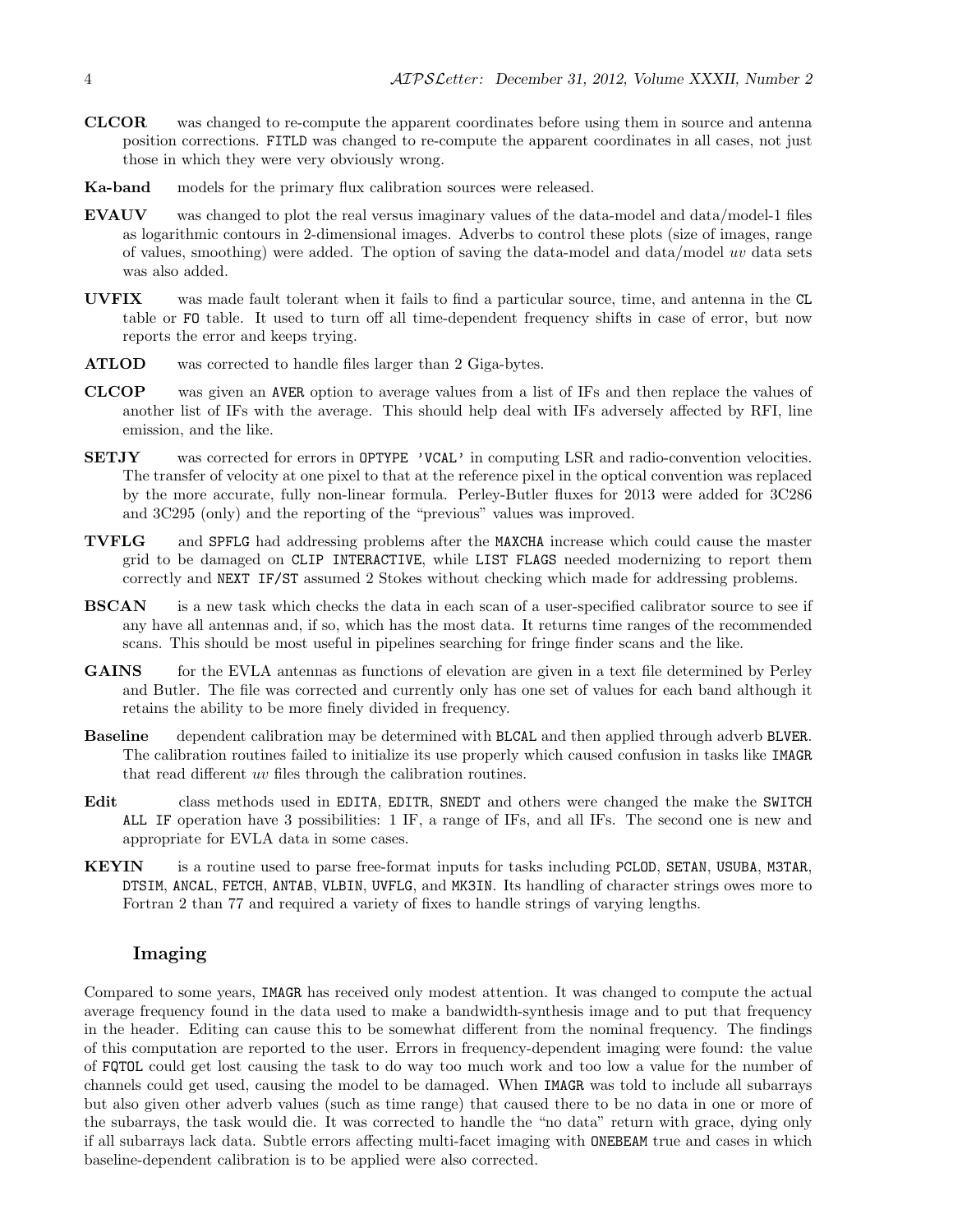#### Faraday rotation analysis

The subject of Faraday rotation measure synthesis is receiving a great deal of attention these days.  $\mathcal{AIPS}$ task FARS performs this analysis and was corrected to subtract the contribution of the last Clean component from the residuals before they are used for output or for restoration of the components. The output file naming adverbs were simplified and the header coordinates corrected to drop the incorrect STOKES axis. Task AFARS examines the image cubes from FARS to extract images of the rotation measure at the peak amplitude and the amplitude and phase or real and imaginary at that peak (along the RM axis). The methods of determining that maximum were changed, with the new default being an exact cubic fit, and with obviously wrong answers trapped and corrected. AFARS now writes out all 3 images with a simplified control of the output names and with corrected header coordinates.

To study the methods used in FARS, another task TARS was written. It computes a single rotation measure spectrum, taking its data from an input text file which can include model components and a spectrum of Q and U values and writing an output text file. It had the same error as FARS in handling the last Clean component. TARS was changed to use the sum of the Q/U spectrum and any model. Previously, it ignored the Q/U values if there was a model and used the spectrum only for its list of frequencies. An experimental method of doing a complex Clean was added. This pattern match scheme is rather slow and so will not be added to FARS unless it is found to be worth the wait. the width of the real part of the RM transfer function (dirty beam really) is now used as the default restoring beam width. TARS may now write repeatedly to the same output text file, allowing comparison of RM spectra made with different input parameters.

To assist in these studies, three new tasks were also written. MODIM will construct model I, Q, and U cubes. Each model component has I, Q, U fluxes at 1 GHz plus a spectral index and rotation measure as well as the usual position, width, and type parameters. Up to 9999 components may be read from a text file and, optionally, added to pre-existing images. New task QUXTR reads Q and U cubes to extract a spectrum in the form expected by TARS. Finally, new task TARPL plots the RM spectrum from one or more TARS output spectra contained in a single text file.

#### Other analysis

- **SLICE** was given the option to avoid interpolation when the slice is directly along the X or Y axis. It already did that along the Z axis. It now allows non-integer end points when interpolating. All slice plots and SLFIT now detect the old format slice files and handle them correctly. The format was changed quite some time ago without properly insuring backward compatibility.
- CODECIMAL is a new verb to switch between decimal coordinate (X, Y) and sexagesimal coordinate (COORDINA) representations.
- IMVAL was changed to let the user choose between returning the value at the nearest integer pixel and doing a cubic fit to determine the value.
- MAXFIT was changed to return the shift necessary to move the peak found to the nearest integer pixel.
- CC2IM is a new task to convert point and Gaussian components in Clean Component extension files into images without any convolution. Some software expects model images rather than CC files.
- FITLD and IMLOD now trap the modern coordinate description used for East-West interferometers and change it into the description recognized by  $\mathcal{AIPS}$  (-NCP).

#### Display

- SNPLT was given the option to color the plot based on source number. This is very helpful when examining calibration tables.
- **IMEAN** now uses BLC, TRC, and DOINVERS when it does the initial robust estimate of the rms prior to the fitting. DOMODEL was added to control the plotting of the fit Gaussian. The TRIANGLE adverb was added to output the flux level exceeded by only i percent of the pixels. This may be used in scripts to select intensity ranges, contour levels, and the like.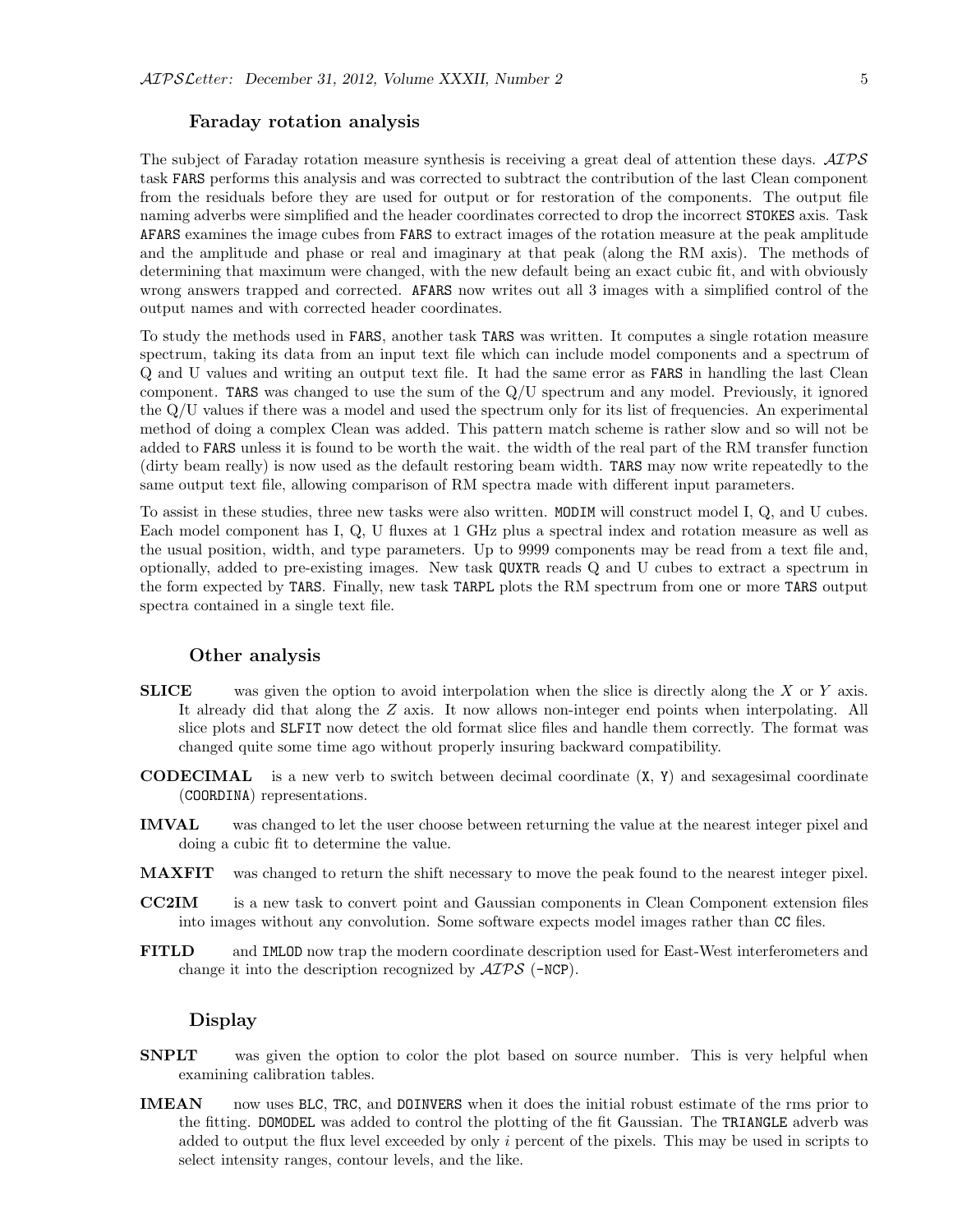- POSSM was changed to avoid plot labels below panels that are not the bottom of a column of panels. Overlaps were occurring in LWPLA outputs. Labeling of IF numbers and polarization was improved. The flux scaling (milli, kilo, *et al.* will now be fixed on each plot page, being set by the first panel. Previously, when panels were separately scaled, the prefix portion was ambiguous.
- GREYS was corrected to handle 3-color images correctly and was given additional options controlling the transfer function type and intensity ranges separately in each color. KNTR and PCNTR were also corrected to implement DOCOLOR correctly.
- TVHUI was changed to allow transfer functions in the hue image and to allow the output of an image of a two-dimensional, hue-intensity step wedge.
- LWPLA was changed to guess the size of characters in a string (some are narrow) and adjust the string positioning accordingly. Plot tasks will now use upper and lower case lettering where appropriate. Plots now can have ticks separated by as little as 1 micro unit (previously 10 micro units was the lower limit).
- PRTAB was changed to use F format by default for printing real and double precision values. It tries to represent both the smallest and largest values present.
- GCPLT is a new task to plot the gain curve text files used by INDXR and BDF2AIPS.
- TAPLT was given more adverbs to limit which rows are selected for inclusion in the plot.
- EXTLIST was brought up to date systematically for all plot tasks already supported and support for CCNTR, SERCH, EVAUV, DELZN, ELINT, FGPLT, GAL, SNIFS, SOUSP, and WETHR was added. These tasks were modified to insure that defaults were filled in before the plot files are created. Verb PLGET was also updated to support these tasks.
- CHARMULT is a new verb to instruct the XAS TV display to use the standard character font scaled by a specified integer. Very large TV displays will choose the default scaling but may need user direction.

#### General and system matters

- **MAXCHA** is the maximum number of spectral channels which  $\mathcal{AIPS}$  can handle. It was increased from 65536 to 132096 (a factor of 2 plus 1024). An overflow in the calibration application at 65536 was corrected.
- TAB characters in input text files are invisible to users and catastrophic to incautious software. All software was changed to check input text for TABs and change them to an equal number of blanks.
- CookBook was updated generally including Appendix E specifically addressed to EVLA users. The control files that enable TAB completion, ABOUT, and APROPOS were also updated.
- U2CAT, U3CAT, U4CAT, and UOCAT are new verbs like UCAT except that the disk examined is controlled by the IN2DISK, IN3DISK, IN4DISK, and OUTDISK adverbs, respectively.
- M2CAT, M3CAT, M4CAT, and MOCAT are new verbs like MCAT except that the disk examined is controlled by the IN2DISK, IN3DISK, IN4DISK, and OUTDISK adverbs, respectively.
- GETVERS is a new verb to return the maximum version number of the extension file type specified with messages; QGETVERS does the same, but quietly. The output is stored in the MAXVERS adverb.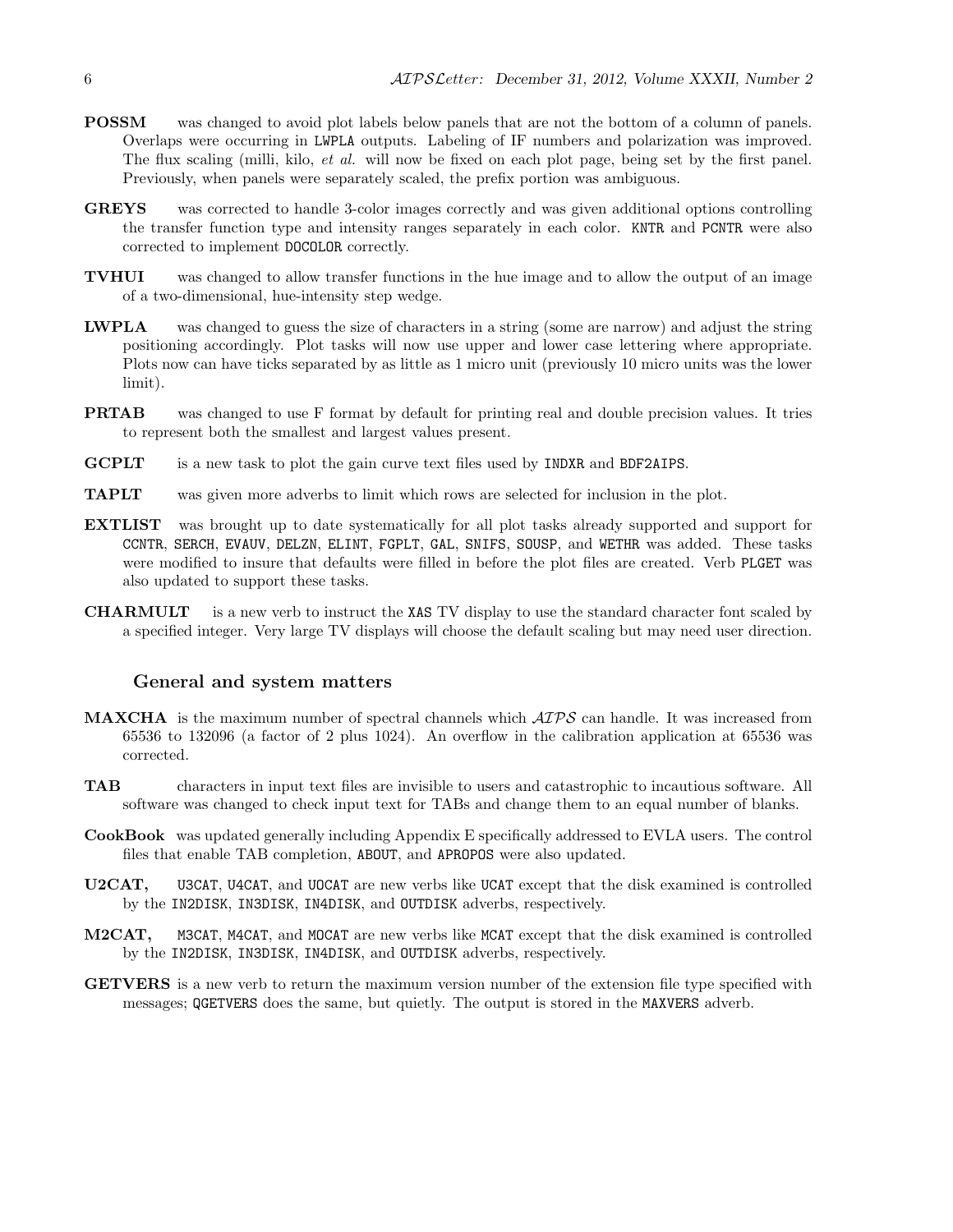## Patch Distribution for 31DEC11

Because of the extensive use of binary installations, we now patch the master copy of the most recently frozen version. Older versions are not corrected even for egregious errors. Thus, 31DEC11 was patched during 2012 and 31DEC12 will be patched as needed during 2013. Your copy of them may be corrected simply by running a Midnight Job. Information about patches and the code may be found using links from the main  $ATPS$  web page or by anonymous ftp to the NRAO server ftp.aoc.nrao.edu. Documentation about patches to a release is placed on this site at pub/software/aips/release-name and the code is placed in suitable sub-directories below this. Patches to older releases are kept here as well, but they will require local compilation.

The 31DEC11 release is no longer available for installation and will no longer receive patches even for egregious errors. It had a number of important patches during 2012. They are

- 1. Imaging code had problems with large gridded modeling. 2012-01-16
- 2. UVFIT had many areas dimensioned for the old limit of 4 components, rather than the new limit of 20. 2012-01-16
- 3. FARS did not shift residuals back to the original  $\lambda^2$  correctly and did not add residuals into amplitude/phase outputs correctly. 2012-01-16
- 4. AFARS did not handle BLC correctly, producing wrong rotation measure images. It also stated incorrect information in the history. 2012-01-16
- 5. SQASH had an error in history writing that led to aborts. 2012-01-16
- 6. FITAB omitted an essential keyword for compressed UV data. 2012-01-16
- 7. CLCOR ignored the fact that the GMRT uses an opposite phase convention. 2012-01-16
- 8. VLANT did not correct EVLA data properly. 2012-03-01
- 9. SCMAP and SCIMG did not apply the flag table to the data entering the self-cal step 2012-03-07
- 10. Mac OS/X version Mountain Lion changed ps to issue an error message when there is a library path; procedures needed defenses against this. 2012-11-19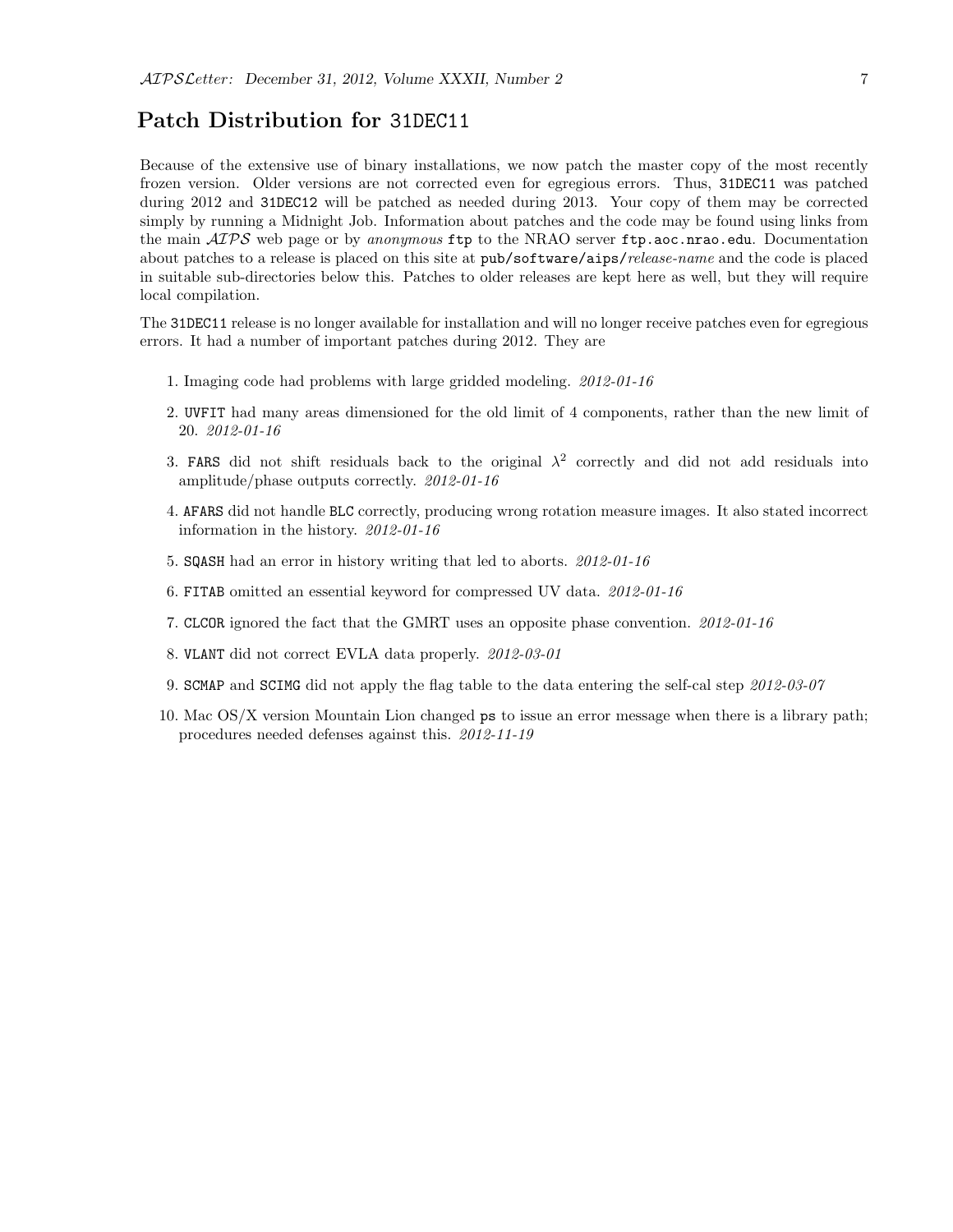# AIPS Distribution

From the NRAO system logs, we count apparent MNJ accesses, downloads of the tar balls, and rsync accesses by unique IP address. Since DSL and some university and other connections may be assigned different IP addresses at different times, this will be a bit of an over-estimate of actual sites. However, a single IP address is often used to provide  $\mathcal{AIPS}$  to a number of computers, so these numbers are at the same time an under-estimate of the number of computers running current versions of  $\mathcal{AIPS}$ . In 2012, a total of 284 different IP addresses downloaded the frozen form of 31DEC11 and 940 IP addresses downloaded 31DEC12 in tarball or binary form. Fully 1309 IP addresses accessed the NRAO cvs master. Each of these has at least installed some version of  $\mathcal{AIPS}$  and 422 appear to have run the MNJ at least occasionally. The total number of unique IP addresses in these three lists was 1698. The table below shows these numbers as a function of year since we began recording them. The attached figure shows the cumulative number of unique sites, cvs access sites, and tar-ball/binary download sites known to us as a function of week in 2012. The numbers for 2011 are also plotted and show a drop in the shipping of TST. The cvs access numbers have dropped in a way that suggests some change in the manner of counting in addition to the decrease in the numbers for the TST version.

|      |          |          |            |            | <b>TST</b> | <b>NEW</b> |            | Total  |
|------|----------|----------|------------|------------|------------|------------|------------|--------|
| vear | TST name | NEW name | <b>TST</b> | <b>NEW</b> | binary     | binary     | <b>CVS</b> | unique |
| 2004 | 31DEC04  | 31DEC03  | 808        | 196        |            |            | 797        | 1276   |
| 2005 | 31DEC05  | 31DEC04  | 832        | 246        | 299        | 48         | 982        | 1460   |
| 2006 | 31DEC06  | 31DEC05  | 806        | 191        | 402        | 94         | 1050       | 1398   |
| 2007 | 31DEC07  | 31DEC06  | 965        | 277        | 669        | 161        | 1385       | 1811   |
| 2008 | 31DEC08  | 31DEC07  | 1058       | 246        | 986        | 303        | 1667       | 2107   |
| 2009 | 31DEC09  | 31DEC08  | 1228       | 307        | 1082       | 478        | 1855       | 2399   |
| 2010 | 31DEC10  | 31DEC09  | 1228       | 307        | 1203       | 477        | 1914       | 2416   |
| 2011 | 31DEC11  | 31DEC10  | 1105       | 270        | 1064       | 424        | 1747       | 2228   |
| 2012 | 31DEC12  | 31DEC11  | 940        | 284        | 1028       | 396        | 1309       | 1698   |



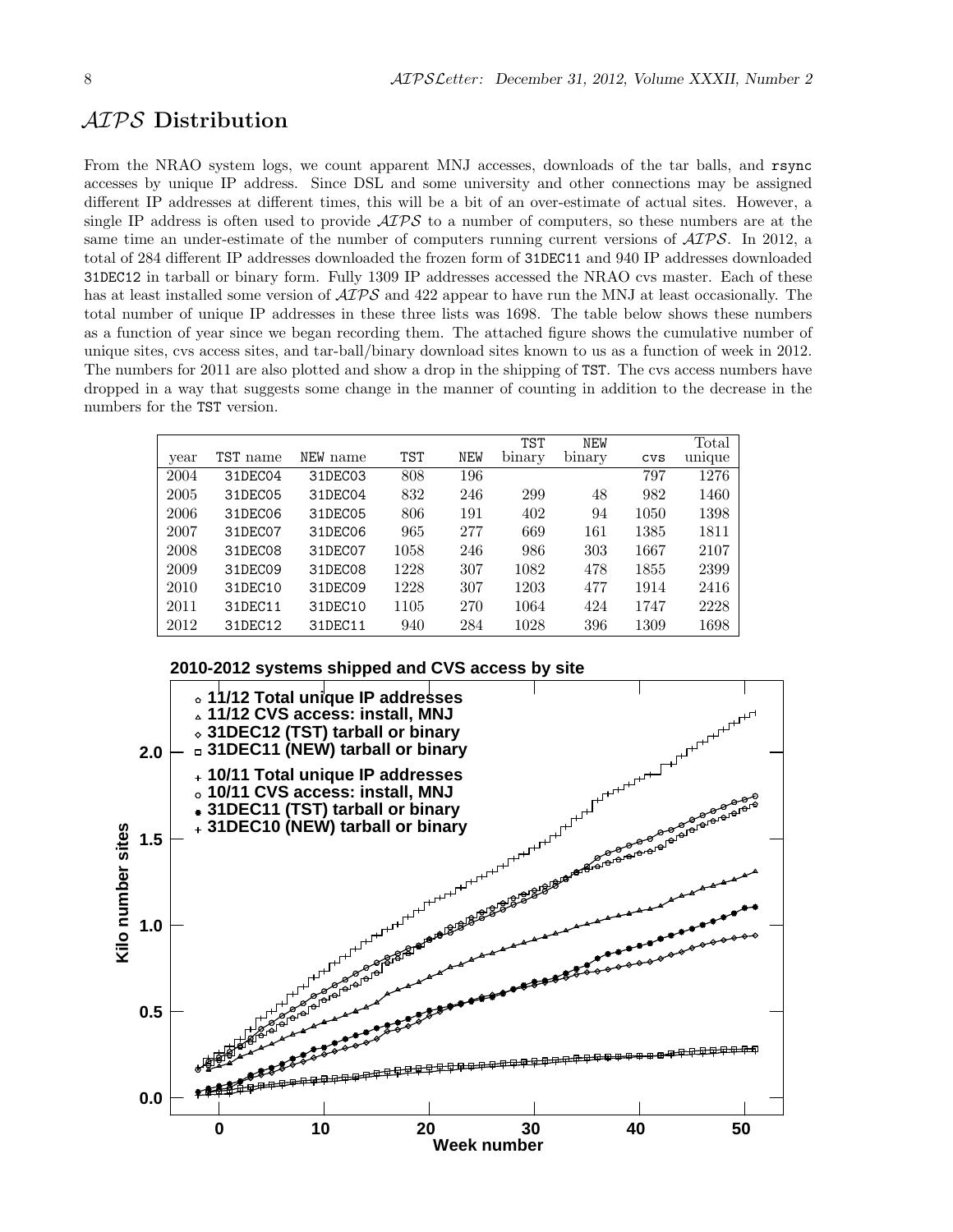# Recent AIPS and related Memoranda

All  $ATPS$  Memoranda are available from the  $ATPS$  home page.  $ATPS$  Memo 117 describing  $ATPS$  usage of the FITS format was modified slightly on several occasions in 2012. In addition, there are two new EVLA memorandum from the  $\mathcal{AIPS}$  group in the last six months. Obtain them via

http://www.aoc.nrao.edu/evla/memolist.shtml

#### 162 Comparison of E and D configuration sensitivity when D configuration is tapered L. Kogan & F. Owen, NRAO

July 6, 2012

The latest design of the new most compact E-configuration of VLA has been finished. So the array dimensions are approximately 3 times less than the existed most compact VLA configuration: D. Therefore the sensitivity of E-configuration to the brightness temperature of an expanded source might be expected to be 9 times better in comparison with D configuration. However using tapering with D-configuration data can diminish this advantage. In this memo, we estimate the actual possible advantage of E configuration when tapering is used with the D configuration data.

#### 164 Some comments on the W-projection algorithm

Leonid Kogan, NRAO (ret.)

October 8 2012

The algorithm W-projection implemented in CASA has been successfully tested using some data. But still the restrictions of this algorithm are not clear. In this memo we point out to the possible problems at the case of poor UV coverage for some W layers. We have evaluated analytically the convolution function which is used at the W-projection algorithm to project (recalculate) the measured visibilities (corrupted by the W term) to the visibilities corresponded to the ideal observations  $(W=0)$ . The found analytical equation for the convolution function allows to find a simple expression for its width for arbitrary field of view and W. The width is much wider in some cases than the upper limit (70x70 pixels) cited and therefore the computation time may not be as small as cited. We suggest multiplication by  $\exp(j\pi Wl^2)$  at the image plane (instead of the convolution at the UV plane). Such a way to correct the W-term may give the gain in the computation time.

# Personal note

Leonia Kogan has retired from NRAO and the  $\mathcal{AIPS}$  group although he still pays attention to our progress and will help us if needed with programs for which he was responsible; note the EVLA Memo cited above. Leonia worked for NRAO for nearly 20 years, most of that assisting the  $\mathcal{ATPS}$  project. His first CHANGE.DOC entry was May 21, 1993. He is a mathematician by training and temperament and solved many of our most difficult, mathematically-based issues. Most recently he worked on FARS, implementing NRAO's first Faraday Rotation Synthesis algorithm. But he is also well known for UVFIX which computes  $u, v, w$  from antenna locations and time with much trusted accuracy and for several correction functions in CLCOR, most notably that for the position of the Earth's pole. He is widely known for his work on array configurations, represented in  $\mathcal{AIPS}$  by tasks CONFI (array optimization) and UVCON (array simulation). VLBI data calibration received a lot of his attention through tasks such as FRMAP, PCCOR, PCLOD, ACCOR, COHER, DELZN, and ATMCA as well as work on handling orbiting antennæ. He developed UVRFI to excise RFI from EVLA data and did substantial work on tasks VPLOT, SPLAT, FGPLT, ELINT, and RMSD. Leonia's name appears on very many entries in CHANGE.DOC encompassing a much wider range of matters than the list given above would suggest and reflecting his ready willingness to help wherever he was needed. Leonia will be missed and we wish him the very best in his future endeavors.